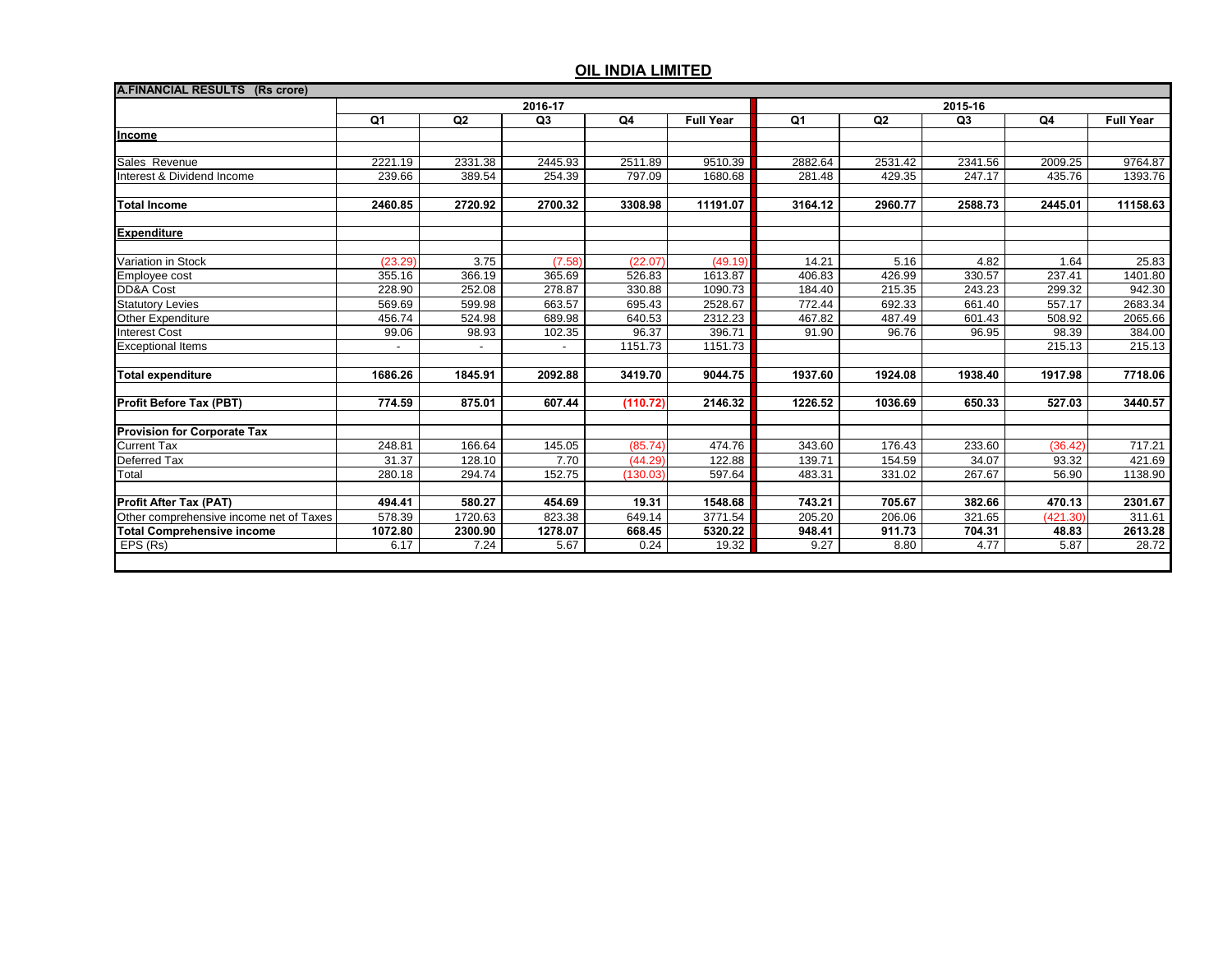| <b>B.PHYSICAL QTY</b> |         |                |                |       |                  |       |        |                |        |                  |
|-----------------------|---------|----------------|----------------|-------|------------------|-------|--------|----------------|--------|------------------|
|                       | 2016-17 |                |                |       | 2015-16          |       |        |                |        |                  |
|                       | Q1      | Q <sub>2</sub> | Q <sub>3</sub> | Q4    | <b>Full Year</b> | Q1    | Q2     | Q <sub>3</sub> | Q4     | <b>Full Year</b> |
| 1. Production         |         |                |                |       |                  |       |        |                |        |                  |
| Crude Oil (MMT)       |         |                |                |       |                  |       |        |                |        |                  |
| - OIL                 | 0.798   | 0.807          | 0.822          | 0.825 | 3.252            | 0.834 | 0.808  | 0.797          | 0.770  | 3.209            |
| - JV                  | 0.005   | 0.004          | 0.005          | 0.005 | 0.019            | 0.005 | 0.005  | 0.005          | 0.006  | 0.021            |
| Condensate            | 0.000   | 0.000          | 0.004          | 0.002 | 0.006            | 0.003 | 0.005  | 0.004          | 0.005  | 0.017            |
| Total (incl. JV)      | 0.803   | 0.811          | 0.831          | 0.832 | 3.277            | 0.842 | 0.818  | 0.806          | 0.781  | 3.247            |
| Gas (BCM)             |         |                |                |       |                  |       |        |                |        |                  |
| - OIL                 | 0.731   | 0.743          | 0.738          | 0.725 | 2.937            | 0.642 | 0.702  | 0.776          | 0.718  | 2.838            |
| - JV                  | 0.000   | 0.000          | 0.000          | 0.000 | 0.000            | 0.000 | 0.000  | 0.000          | 0.000  | 0.000            |
| Total (incl. JV)      | 0.731   | 0.743          | 0.738          | 0.725 | 2.937            | 0.642 | 0.702  | 0.776          | 0.718  | 2.838            |
|                       |         |                |                |       |                  |       |        |                |        |                  |
| O+OEG (MMT)           | 1.534   | 1.554          | 1.569          | 1.557 | 4.657            | 1.484 | 1.520  | 1.582          | 1.499  | 4.586            |
| LPG (TMT)             | 7.905   | 8.567          | 9.424          | 8.684 | 34.580           | 9.306 | 10.011 | 11.037         | 10.676 | 41.030           |
|                       |         |                |                |       |                  |       |        |                |        |                  |
| 2.Sales               |         |                |                |       |                  |       |        |                |        |                  |
| Crude Oil (MMT)       |         |                |                |       |                  |       |        |                |        |                  |
| - OIL                 | 0.780   | 0.808          | 0.813          | 0.794 | 3.195            | 0.836 | 0.801  | 0.795          | 0.767  | 3.199            |
| - JV                  | 0.005   | 0.004          | 0.006          | 0.005 | 0.020            | 0.006 | 0.005  | 0.005          | 0.005  | 0.021            |
| Condensate            | 0.000   | 0.000          | 0.003          | 0.003 | 0.006            | 0.003 | 0.004  | 0.005          | 0.005  | 0.017            |
| Total (incl. JV)      | 0.785   | 0.812          | 0.822          | 0.802 | 3.221            | 0.845 | 0.810  | 0.805          | 0.777  | 3.237            |
| Gas Sales (BCM)       |         |                |                |       |                  |       |        |                |        |                  |
| - OIL                 | 0.606   | 0.614          | 0.601          | 0.591 | 2.412            | 0.502 | 0.565  | 0.652          | 0.595  | 2.314            |
| - JV                  | 0.000   | 0.000          | 0.000          | 0.000 | 0.000            | 0.000 | 0.000  | 0.000          | 0.000  | 0.000            |
| Total (incl. JV)      | 0.606   | 0.614          | 0.601          | 0.591 | 2.412            | 0.502 | 0.565  | 0.652          | 0.595  | 2.314            |
|                       |         |                |                |       |                  |       |        |                |        |                  |
| LPG (TMT)             | 7.883   | 8.644          | 9.147          | 8.958 | 34.632           | 9.350 | 9.697  | 11.448         | 10.677 | 41.172           |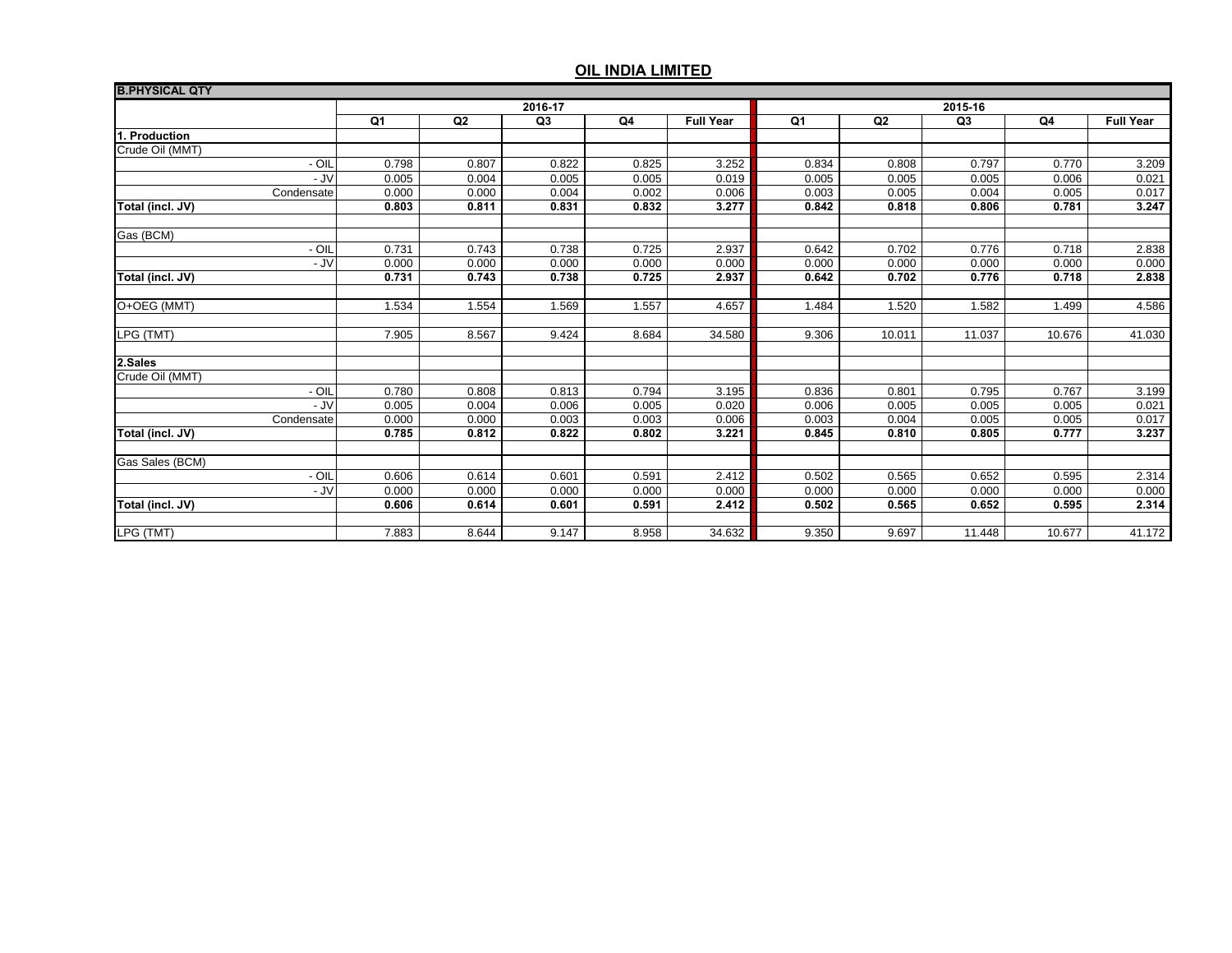| <b>C. FINANCIAL FIGURES (Rs crore)</b> |                |         |                |         |                  |         |         |                |         |                  |  |
|----------------------------------------|----------------|---------|----------------|---------|------------------|---------|---------|----------------|---------|------------------|--|
|                                        | 2016-17        |         |                |         |                  | 2015-16 |         |                |         |                  |  |
|                                        | Q <sub>1</sub> | Q2      | Q <sub>3</sub> | Q4      | <b>Full Year</b> | Q1      | Q2      | Q <sub>3</sub> | Q4      | <b>Full Year</b> |  |
| Crude Oil Sales                        |                |         |                |         |                  |         |         |                |         |                  |  |
| Excl JV                                | 1598.14        | 1711.07 | 1915.61        | 1987.15 | 7211.97          | 2167.84 | 1716.97 | 1565.51        | 1298.97 | 6749.29          |  |
| -JV                                    | 7.03           | 9.96    | 12.73          | 11.53   | 41.25            | 17.37   | 13.66   | 9.91           | 4.51    | 45.45            |  |
| Total (incl. JV)                       | 1605.17        | 1721.03 | 1928.34        | 1998.68 | 7253.22          | 2185.21 | 1730.63 | 1575.42        | 1303.48 | 6794.74          |  |
| Gas Sales                              |                |         |                |         |                  |         |         |                |         |                  |  |
| Excl JV                                | 365.41         | 372.07  | 298.67         | 295.18  | 1331.33          | 410.81  | 477.90  | 473.26         | 451.27  | 1813.24          |  |
| -JV                                    | 0.00           | 0.00    | 0.00           | 0.00    | 0.00             | 0.00    | 0.00    | 0.00           | 0.00    | 0.00             |  |
| Total (incl. JV)                       | 365.41         | 372.07  | 298.67         | 295.18  | 1331.33          | 410.81  | 477.90  | 473.26         | 451.27  | 1813.24          |  |
|                                        |                |         |                |         |                  |         |         |                |         |                  |  |
| LPG                                    | 22.21          | 22.14   | 26.03          | 32.96   | 103.34           | 32.52   | 30.33   | 33.64          | 32.51   | 129.00           |  |
| Condensate                             | 0.18           | 0.11    | 11.81          | 9.59    | 21.69            | 10.15   | 16.65   | 14.61          | 12.74   | 54.15            |  |
| <b>Transportation Income</b>           | 97.57          | 86.97   | 95.18          | 76.46   | 356.18           | 81.75   | 101.74  | 102.60         | 76.90   | 362.99           |  |
| Total Excl. JV                         | 119.96         | 109.22  | 133.02         | 119.01  | 481.21           | 124.42  | 148.72  | 150.85         | 122.15  | 546.14           |  |
| JV Share                               | 0.00           | 0.00    | 0.00           | 0.00    | 0.00             | 0.00    | 0.00    | 0.00           | 0.00    | 0.00             |  |
| Total Incl. JV                         | 119.96         | 109.22  | 133.02         | 119.01  | 481.21           | 124.42  | 148.72  | 150.85         | 122.15  | 546.14           |  |
|                                        |                |         |                |         |                  |         |         |                |         |                  |  |
| Income from Renewable resources        | 40.44          | 38.07   | 12.69          | 19.48   | 110.68           | 27.31   | 38.03   | 16.86          | 19.73   | 101.93           |  |
|                                        |                |         |                |         |                  |         |         |                |         |                  |  |
| Income from OFC Fibre Leasing          | 2.33           | 2.33    | 3.65           | 3.18    | 11.49            | 2.35    | 2.37    | 2.34           | 2.34    | 9.40             |  |
| <b>Sale Revenue</b>                    | 2133.31        | 2242.72 | 2376.37        | 2435.53 | 9187.93          | 2750.10 | 2397.65 | 2218.73        | 1898.97 | 9265.45          |  |
| Claim towards Natural Gas Subsidy      | 85.70          | 86.23   | 67.93          | 70.21   | 310.07           | 130.71  | 131.18  | 121.06         | 108.27  | 491.22           |  |
| <b>Income from Services</b>            | 2.18           | 2.43    | 1.63           | 6.15    | 12.39            | 1.83    | 2.59    | 1.77           | 2.01    | 8.20             |  |
| <b>Other Operating Income</b>          | 87.88          | 88.66   | 69.56          | 76.36   | 322.46           | 132.54  | 133.77  | 122.83         | 110.28  | 499.42           |  |
|                                        |                |         |                |         |                  |         |         |                |         |                  |  |
| <b>Revenue from operations</b>         | 2221.19        | 2331.38 | 2445.93        | 2511.89 | 9510.39          | 2882.64 | 2531.42 | 2341.56        | 2009.25 | 9764.87          |  |
|                                        |                |         |                |         |                  |         |         |                |         |                  |  |